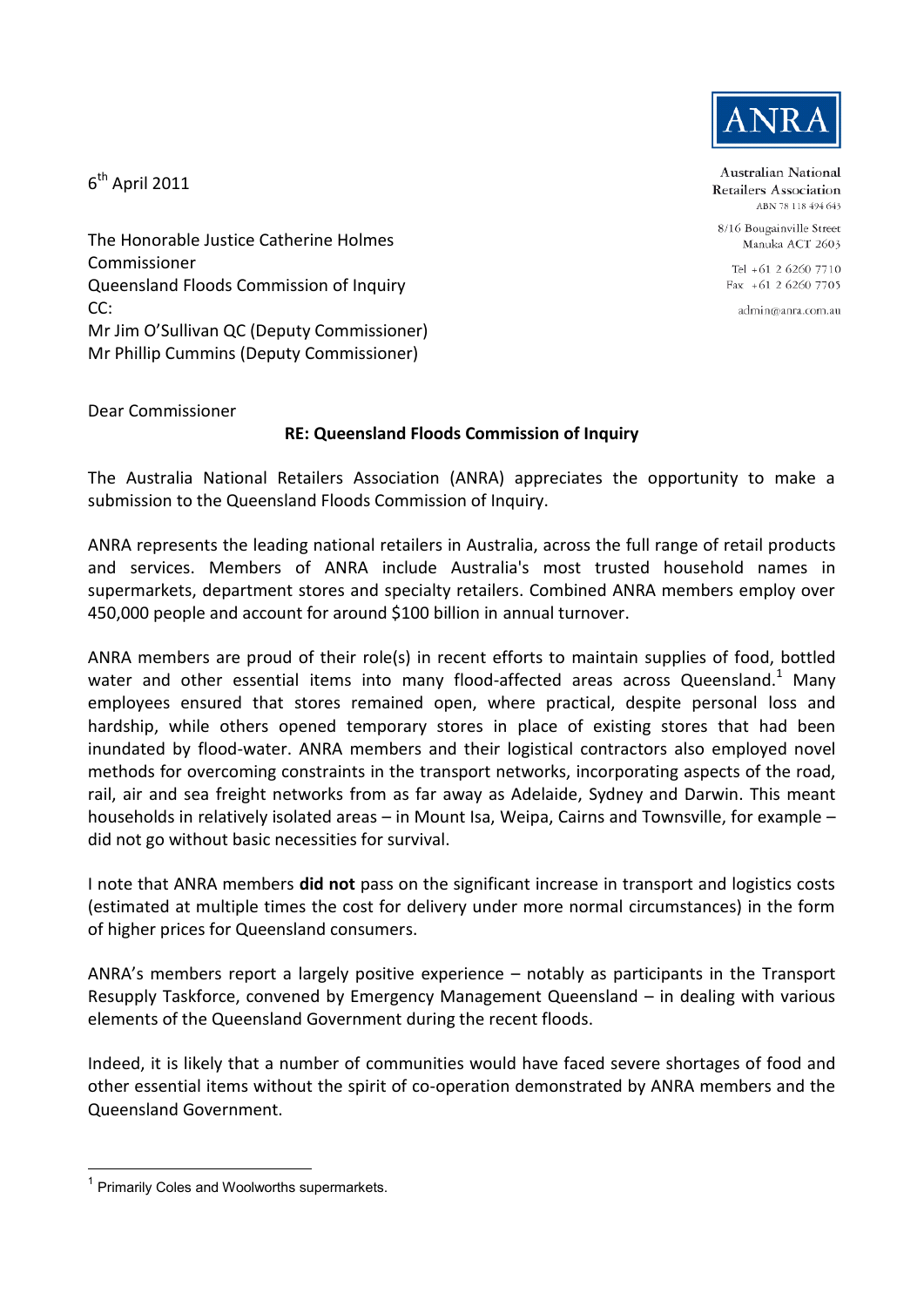There are, however, some aspects of the recent emergency management efforts that could have been done better and represent important lessons to be incorporated in any future planning.

Retail is a critical part of most communities and their role is essential in supporting communities in times of great difficulty and in helping to return communities to normality as quickly as possible. Yet the key retailers at the decision making level were not included in any planning process prior to the floods. Once it became clear what an essential service they provided, the Queensland Premier's Office and key bureaucrats in the Premier's Department, worked quickly and effectively to bring retail into the loop. However this late entry meant that initially ANRA members reported numerous difficulties in gaining access to sufficient information on the response effort – particularly information about:

- road and rail closures
- the extent of damage to these networks
- guidance on when (if at all) road and rail infrastructure would be accessible again
- Hierarchy of decision making

The flow of information improved dramatically as the recovery efforts progressed, particularly as the result of direct engagement with affected ANRA members' logistical contractor and daily phone hook-ups with EMQ.

The *Trading (Allowable Hours) Act 1990* also created a constraint for ANRA members to provide essential items because of the trading restrictions placed on large retailers during certain public holidays – notably on New Year's Day. ANRA acknowledges that a large number of members' stores are located within designated trading zones and therefore not severely affected by the trading restrictions. Other stores were able to open after Queensland's Attorney General provided appropriate direction under Queensland's disaster management laws, but this did not occur without the perverse situation arising where large retailers had to ask for permission to open their stores to supply essential food and other items to Queensland's flood-affected communities.

The need to devolve this decision making to a local level also complicated the capacity for swift decision making in difficult circumstances. For example local Councils were able to veto local supermarkets opening on days they would normally be required to close but needed to open and service customers with essential items.

In the Federal sphere, despite significant efforts by EMQ to improve the process, ANRA members have identified a number of obstacles to co-operation between the Australian Defense Forces (ADF) and commercial stakeholders. These included:

- unreasonable pressure on EMQ to ensure commercial logistical solutions in preference to ADF networks in emergency situations
- need for some level of agreement on how goods are physically packed and stored for transport in these situations - re-packing goods to suit the different required configurations for defense and commercial vehicles resulted in significant delays to the flow of muchneeded supplies